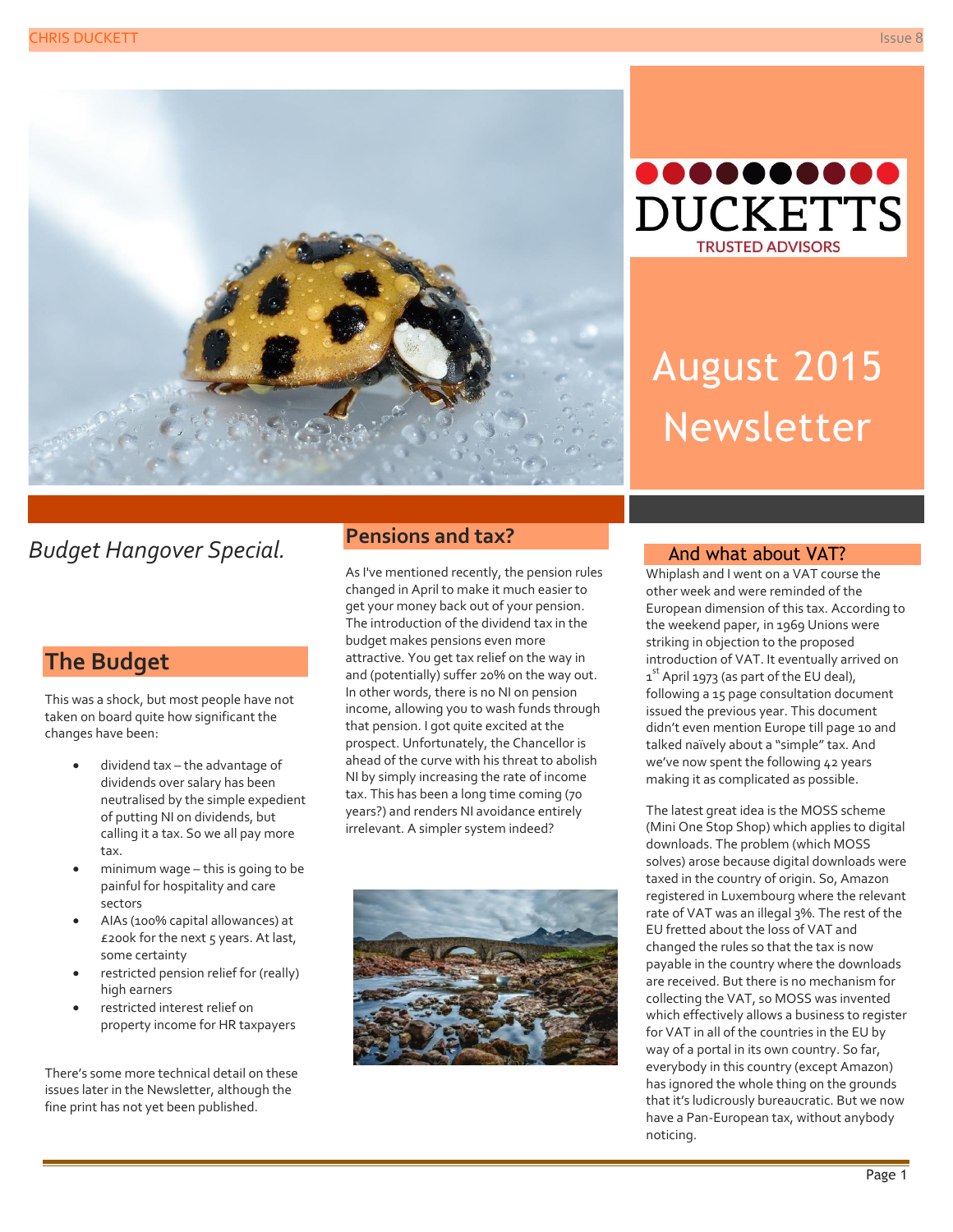



#### **Still positive**

Despite the wall of negative emotion generated by the Budget (well endless angst anyway), I feel we should retain our sense of perspective and work on the positives. The Sage of Bishopswood says:

[http://www.thepositiveapproach.info/p](http://www.thepositiveapproach.info/p-positive-approach-developing-purpose/)[positive-approach-developing-purpose/](http://www.thepositiveapproach.info/p-positive-approach-developing-purpose/)

#### Or maybe:

[http://cashmanleadership.com/the-pause](http://cashmanleadership.com/the-pause-principle-book/)[principle-book/](http://cashmanleadership.com/the-pause-principle-book/)

#### **Summer reading**

Traditionally, I've published a list of must read books at this time of year and, of course, nobody takes any notice. The whole idea has been somewhat discredited of late, so I can recommend somebody else's list and still feel superior:

#### <http://www.lukejohnson.org/my-top-20>

I haven't read any of them.

# **Message from the IT guys – Windows 10**

"As you may know, Microsoft have started pushing out free upgrades to Windows 10.

At the moment we would advise you NOT to try and do this upgrade until we have a chance to see exactly how the process works.

There may well be compatibility problems with hardware and software. The process will also be time and bandwidth intensive as it initially requires a 4gb download from the internet."

"Festina lente" (as my Latin teacher used to say).

# **The Boyscout does emotional intelligence ("EI")**

In preparation for the talk on Emotional Intelligence (now in October), I got the Boycout to do Mel's EI test. Naturally, he failed, although I would have done no better (at least according to my children). The obvious candidate for the "No Emotional Intelligence Whatsoever Award" is Joffrey from Game of Thrones. At least he comes to a satisfactorily sticky end.

# **The end of electronic commerce**

The Government got its advisors crossed and decided to do away with encryption in order to defeat terrorism, without noticing that this would also destroy electronic commerce. Richard Zybert tells the story on his blog:

[http://www.mysafeware.co.uk/blog/2015/07/i](http://www.mysafeware.co.uk/blog/2015/07/is-he-trying-to-put-us-out-of-business/) [s-he-trying-to-put-us-out-of-business/](http://www.mysafeware.co.uk/blog/2015/07/is-he-trying-to-put-us-out-of-business/)

### **More reasons to go to the gym**

Ady sent me this:

[http://www.gsb.stanford.edu/insights/why](http://www.gsb.stanford.edu/insights/why-your-workplace-might-be-killing-you)[your-workplace-might-be-killing-you](http://www.gsb.stanford.edu/insights/why-your-workplace-might-be-killing-you)

He could be accused of self-promotion.

## **The dress for success regime**

This was such a good article, from somewhere within the NHS (I've lost the link), that I've reproduced it in full:

"We talk about outcomes a lot. Before outcomes, work was just a series of aimless tasks with no direction or purpose. How we managed without them is as baffling as the idea of life before mobile phones, centrallocking car doors and dishwashers.

Outcomes are solid and reliable, even if they are always set in the near future. They are muscular and ambitious, kicking sand in the face of weedy seven-stone aspirations.

Just talking about outcomes gives the impression that a lot has already been done, plans are progressing nicely and that a result is in the bag.

You can miss a target or a goal, but you can't miss an outcome. Outcomes can only be achieved or delivered. It's impossible to write a negative headline with "outcome" in it. This is why politicians and communications people like them.

A rare note of dissent was sounded this week in the Dear Lucy column of the Financial Times, the corner of the paper devoted to solving readers' problems.

An anonymous investment director wrote to Lucy quoting from his new employer's dress code:

"As part of our drive to be a Winning Organisation…this means informality, openness and a lack of hierarchy in our business attire. In keeping with a solutions organisation, it is outcome-based."

"Can I continue to work somewhere that sends me such cretinous nonsense?" he asked.

And beware Error 404.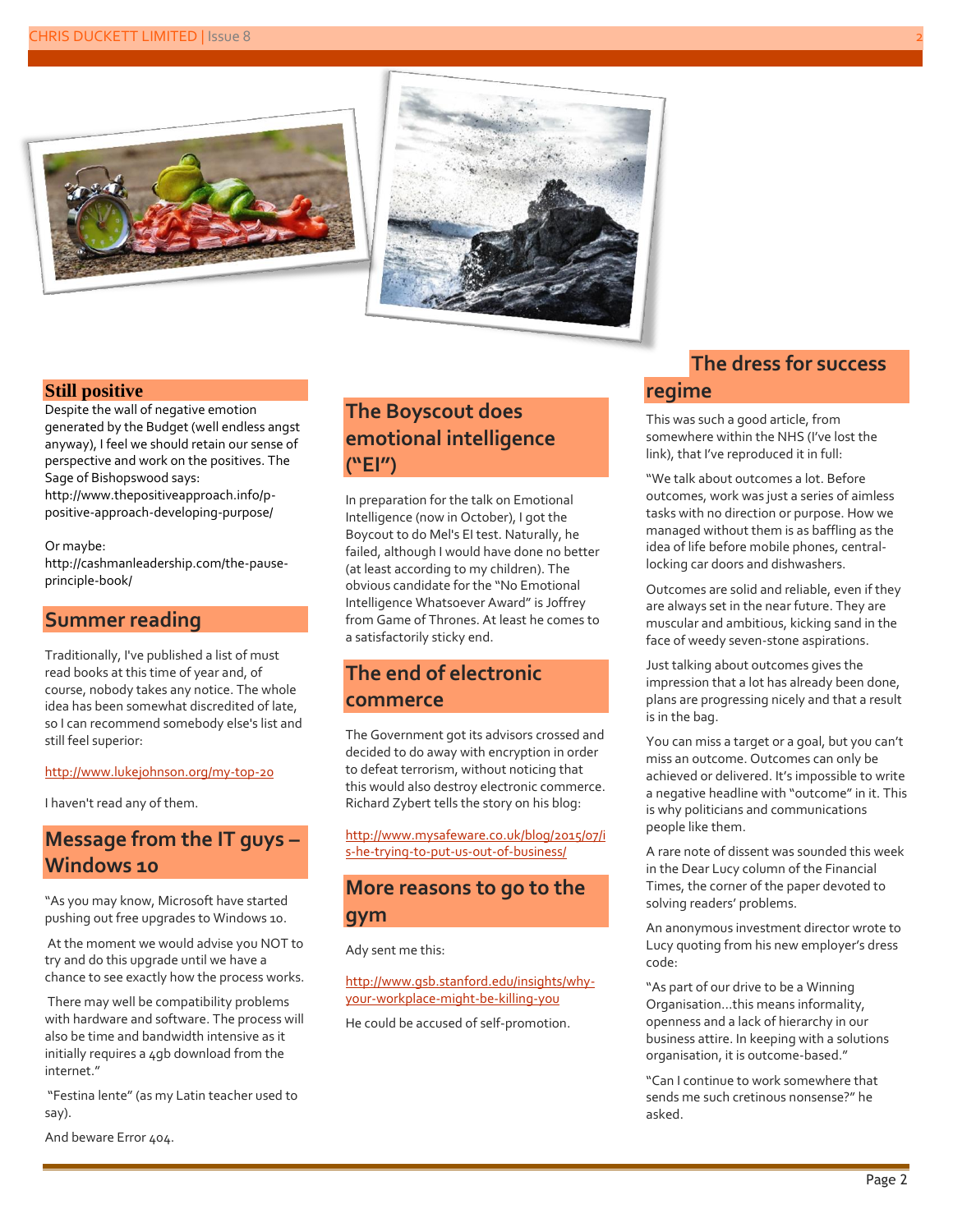The answer is that he should stop whining and count his lucky stars to have such an enlightened employer.

Applying outcome-based thinking to corporate dress standards is the next logical step on the road to success.

In the NHS, dress codes have mainly been concerned with hygiene, safety and avoiding offence – there are policies covering jewellery, false nails, skimpy clothing, high heels and long hair, with similar rules for female members of staff.

We need to dress not for activity but for outcomes. Drab uniforms and anxiety about neckties getting in the way of open wounds are classic signs of a failure regime.

Instead of just asking "Does my clothing comply with infection-control policy?" you should ask "What does my outfit say about my individuality, my fun side and my solution-focused attitude?"

So yes, hygiene matters, but let's put the style back into sterile.

We need to express the core NHS values of informality, openness and lack of hierarchy in our choice of attire. It's not culture but couture that is holding us back.

NHS England should lead the way with guidance on how to dress for a success regime. If we hope to become a Winning Organisation, it's up to senior management to set a stylish, outcome-based example.

A top-down reorganisation of the NHS wardrobe is long overdue."

### **Disclaimer**

I picked this up from a leading tax barrister on a ludicrously hard course:

"Being at University is like being on the Dole – except your parents are proud of you".